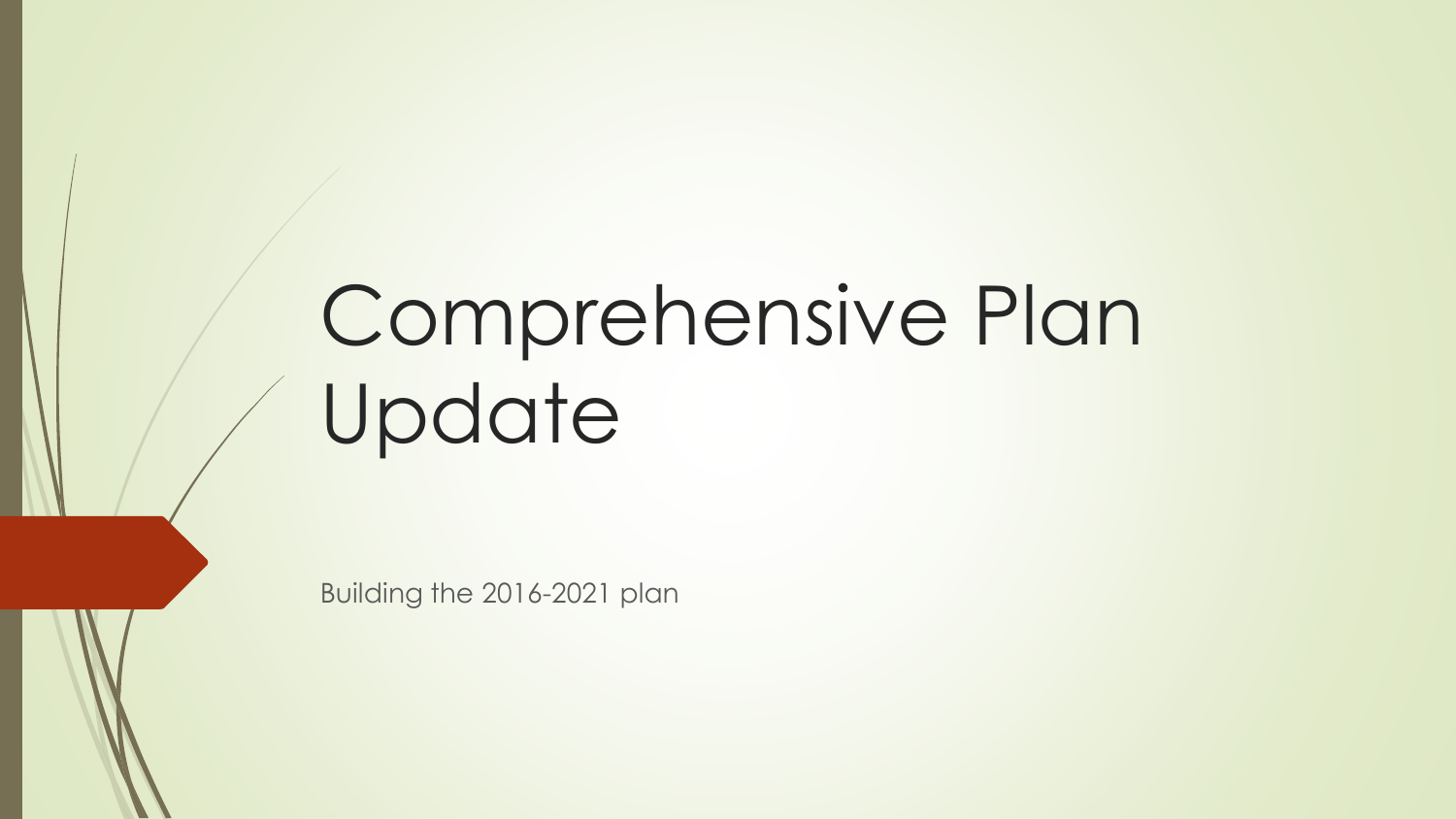## **Summary of Activities**

#### **June 2015-**

Leadership Team met to identify strengths, resource influences, and vision for schools and division

#### **July 6, 2015-**

Leadership Team identified stakeholders to invite to participate in the Comprehensive Planning process. Based on feedback from the School Board, a facilitator was secured and a suggested timeline for the process was determined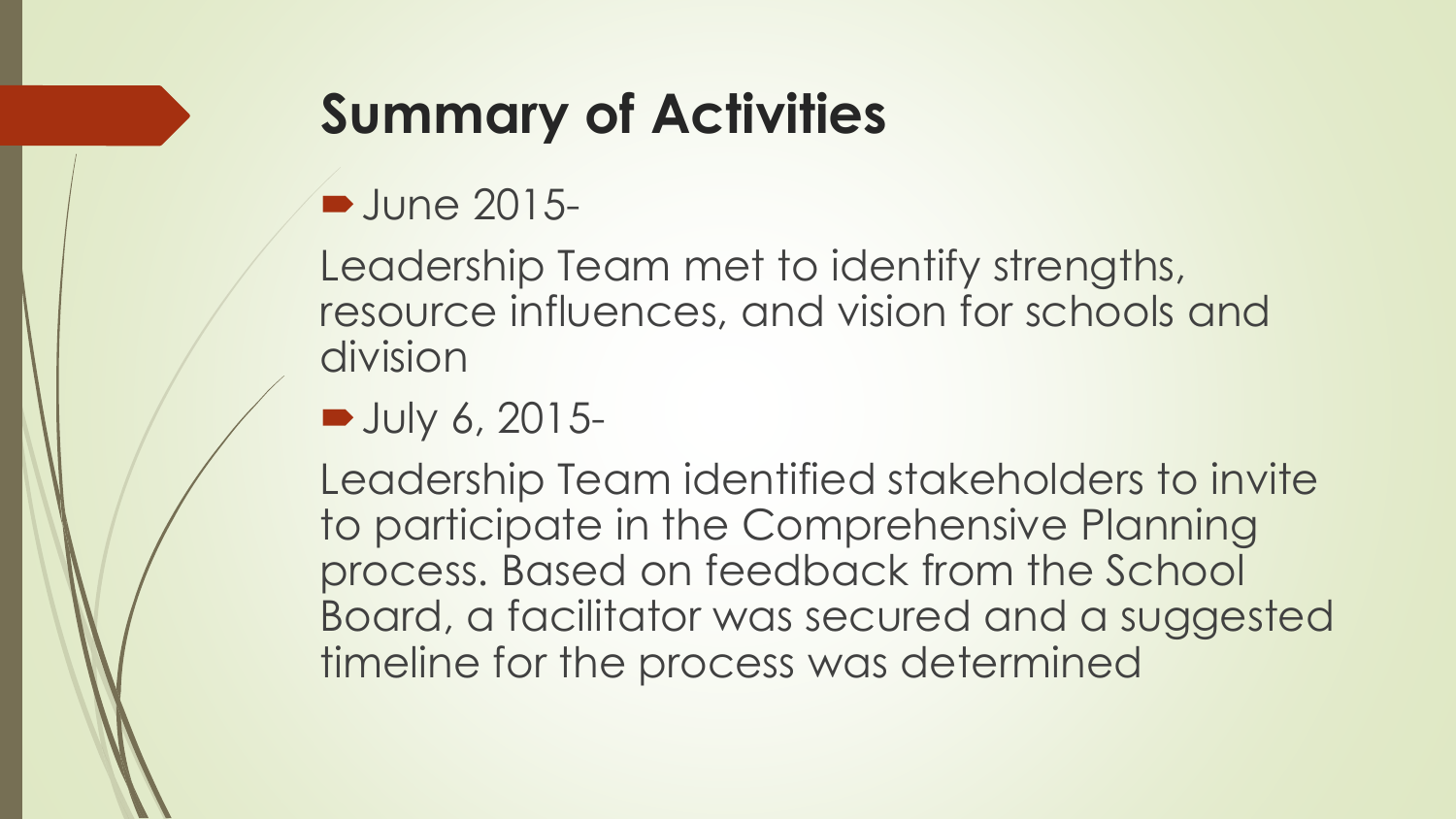#### **Summary of Activities**

## Uly 27, 2015-

Dr. Larry Brooks led the initial meeting of the Comprehensive Planning Team to explain their role as advisory, with the final plan being approved by the Superintendent

**• The group worked in teams to** identify areas of strength/in need of improvement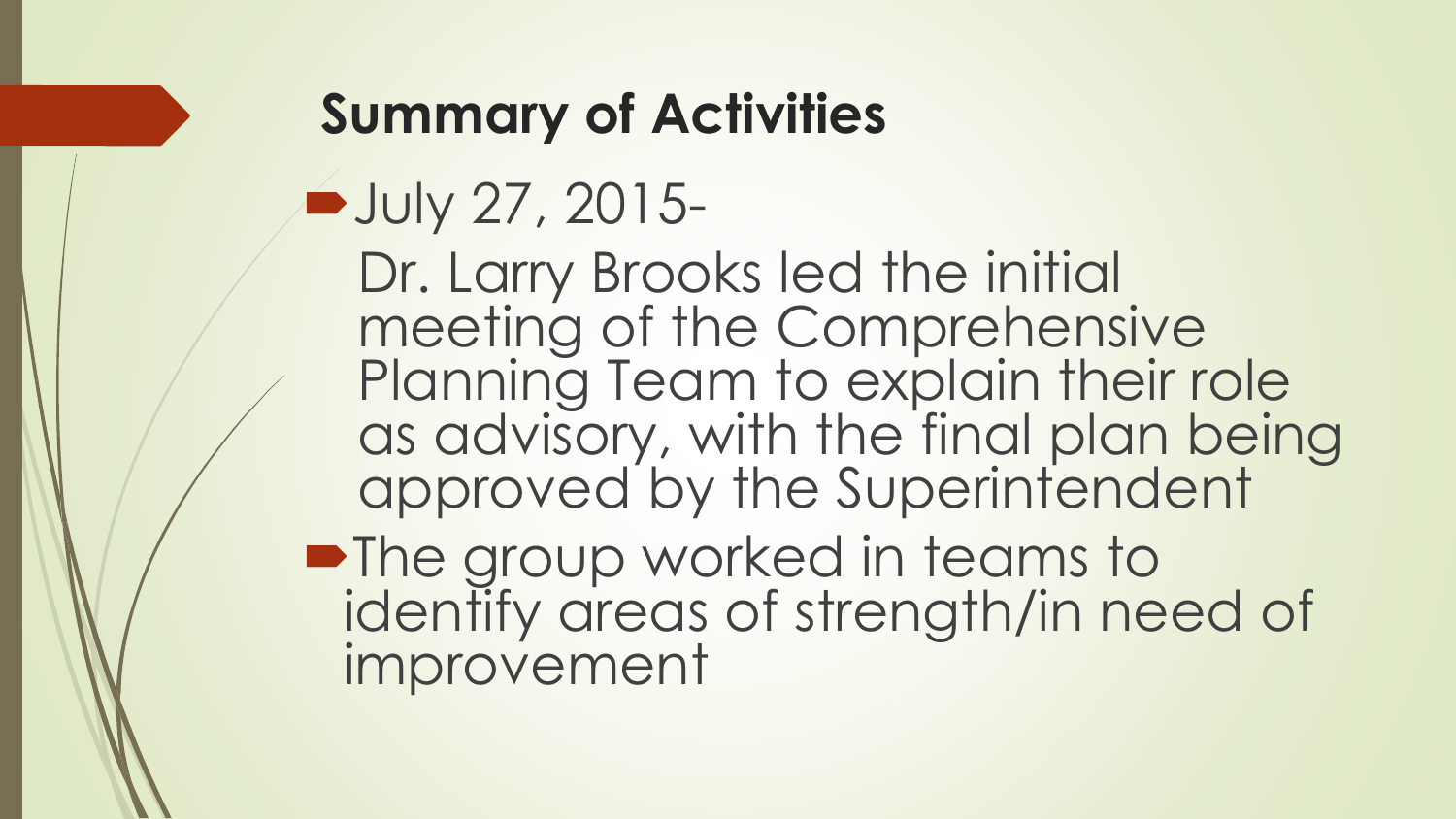## **Summary of Activities**

September, 2015-

The Comprehensive Planning Stakeholder group met to review and adjust the Likert items for the Needs Assessment Survey

October, 2015-

The Needs Assessment survey was completed in an online format and will be open from Nov. 5 to Nov.13, 2015

Nov. 5, 2015-

Article about the process will be sent to Rappahannock News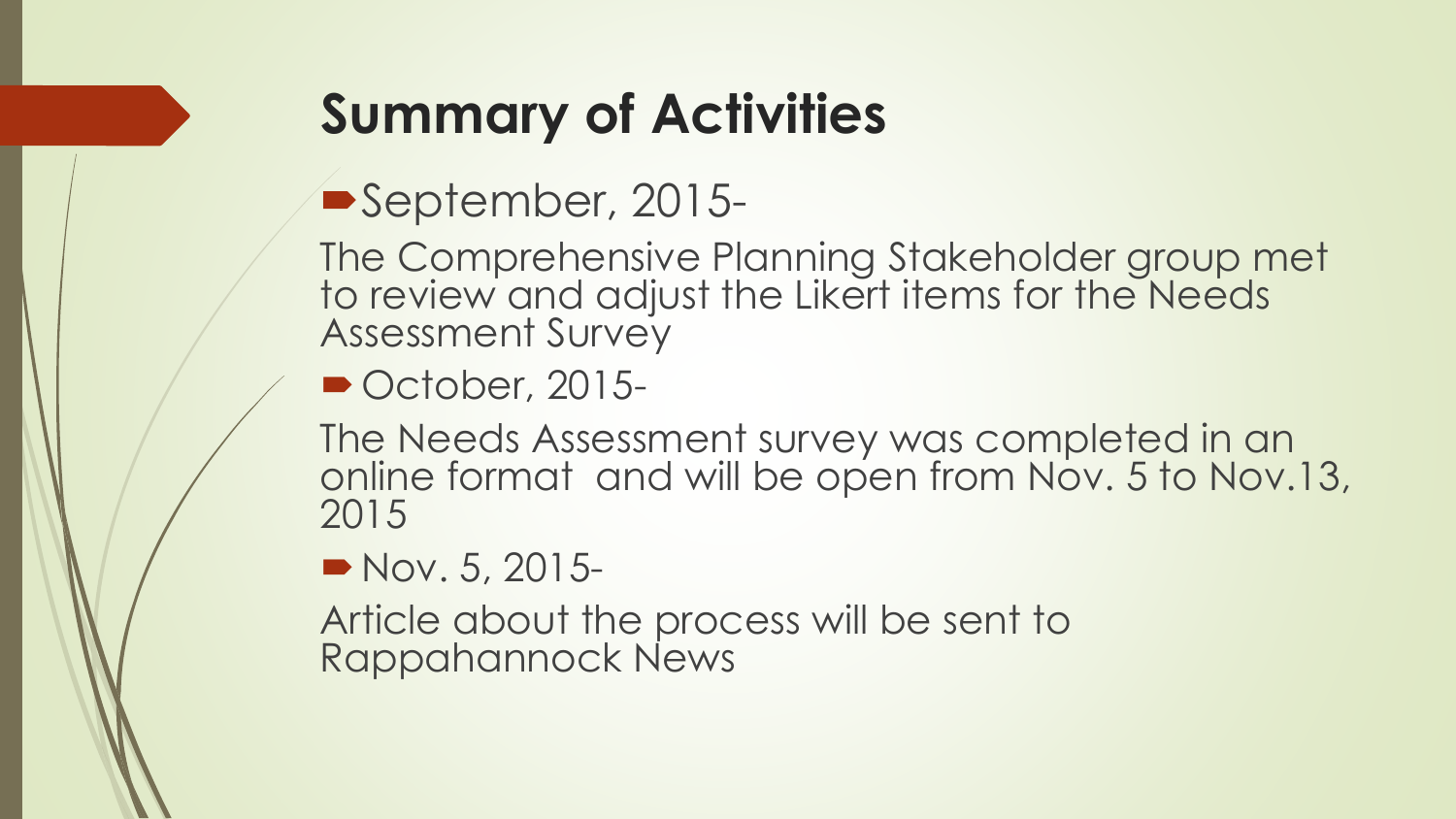#### **Future Activities**

- December, 2015-Disaggregate survey data
- **Determine goals** based on data

**February, 2016- Draft plan** March, 2016- Final plan